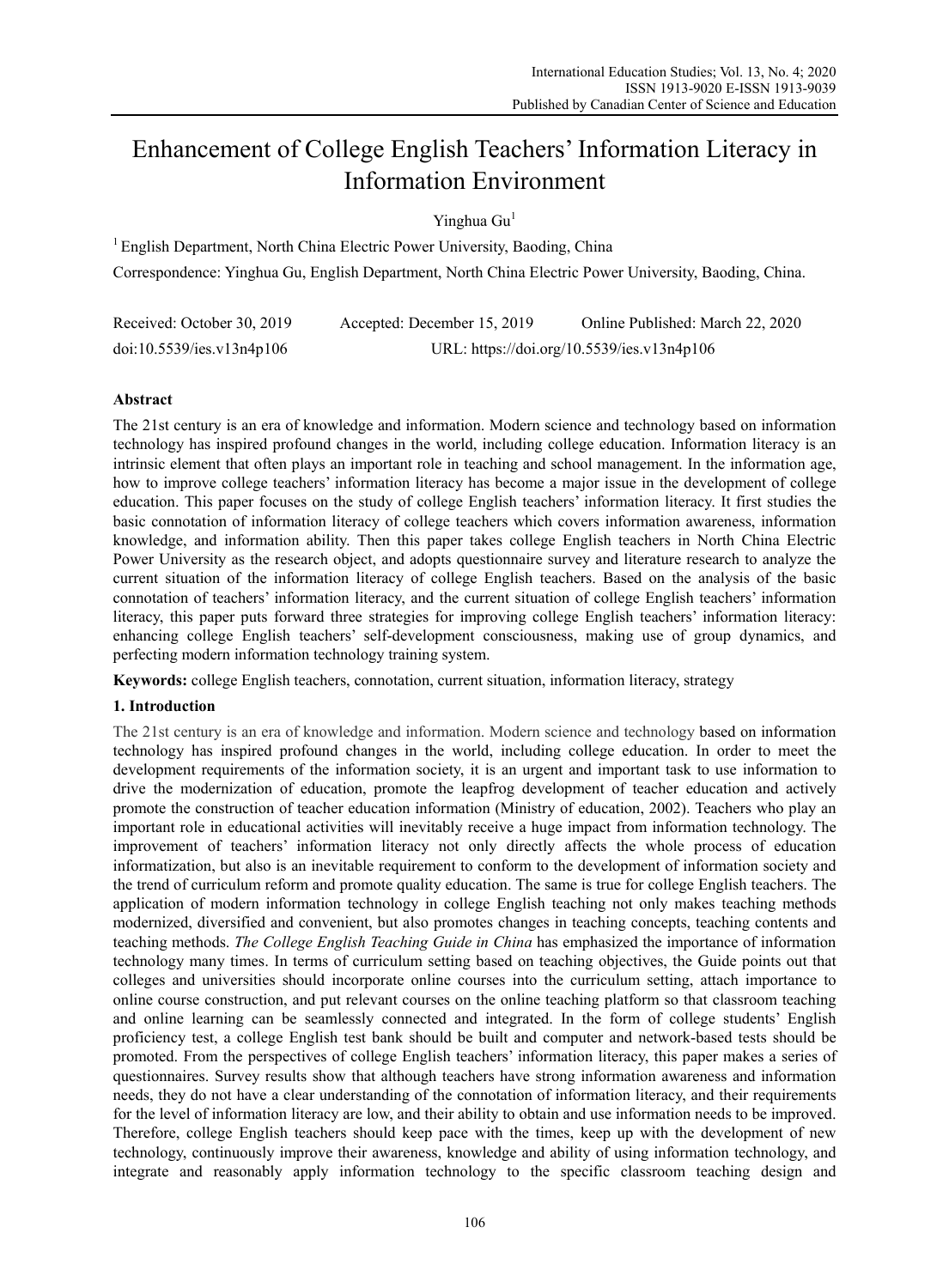## implementation.

"Information literacy forms the basis for lifelong learning. It is common to all disciplines, to all learning environments, and to all levels of education. It enables learners to master content and extend their investigations, become more self-directed, and assume greater control over their own learning" (The Association of College and Research Libraries, 2000). In 1898, the Presidential Committee on Information Literacy defined information literacy as a set of skills, which require an individual to "recognize when information is needed and have the ability to locate, evaluate, and use effectively the needed information (American Library Association, 1898)". Zurkowski (1974), the president of the American Information Industry Association put forward the term "Information Literacy": Techniques and skills for solving problems by using a large number of information tools and sources. He created a new way of understanding the concept of information literacy and the requirements of the emerging information age. Doyle (1992) defined it as the ability to access, evaluate and use information from a variety of sources in the National Forum of Information Literacy. In January of 2000, the Information Literacy Competency Standards for Higher Education were approved and in February of 2004, the American Association for Higher Education and the Council of Independent Colleges endorsed them. The Standards dictate that an information literate person determines the nature and extent of information needed, accesses the needed information effectively and efficiently, evaluates information and its sources critically and incorporates selected information into his or her knowledge base and value system, uses information effectively to accomplish a specific purpose, understands many of the economic, legal, and social issues surrounding the use of information, and accesses and uses information ethically and legally (The Association of College and Research Libraries, 2000).

Based on the above concepts, combined with the particularity of college English teaching, the information literacy of college English teachers can be shown as information awareness, information knowledge, and information ability.

English teachers' information awareness refers to teachers' inherent demand for various educational and teaching information and their sensitivity to teaching information, especially information related to English teaching (Tan, 2008). Teachers could consciously combine all kinds of information obtained with teaching. English teachers' information knowledge means that teachers should have general educational information theory and understand the basic knowledge of informatics, such as the main sources of information, basic characteristics and whether the information is valuable or not (Peng & Zhang, 2013). Teachers should also be familiar with multimedia teaching systems, understand electronic information resources related to teaching, master information retrieval knowledge and methods, and have certain information security knowledge. English teachers' information ability refers to their ability to judge, collect, analyze, summarize, process, generate and disseminate information. English teachers' information ability is an important factor in teachers' information literacy structure. As the receiver and transmitter of information, teachers' information ability is directly related to the effect of college English teaching (Li, 2019).

## **2. Discussion**

This paper conducts a sample survey of 44 English teachers in North China Electricity Powder University (Hereinafter referred to as NCEPU) through a series of questionnaires. The results of this survey show that English teachers in NCEPU have a certain awareness of information, but their information knowledge and ability are not sufficient. Teachers' application of teaching equipment, such as computer, internet,and multimedia fell into medium level.

#### *2.1 College English Teachers' Information Awareness*

From the following table, it can be seen that those who agree with question 1 account for 75% of the total number of people surveyed. Those who agree with question 3 account for 81.2% of the total number of people surveyed. 95.45% teachers will choose appropriate teaching software and network resources to assist and improve teaching. The teachers who are very happy to learn and use the new teaching software, teaching platform or teaching system provided by the school (e.g. some APP such as ketangpai, or intelligent correction, Ucampus etc.) and the teachers who often encourage or organize students to use online materials to study and live make up 72.73% of the total number of people surveyed respectively. These data show that in information era, college English teachers' information awareness have developed. They could keep pace with the times on educational concept, deeply know the importance of the information technology in English teaching, fully agree with the new technology and information education mode used in classroom teaching, and are conscious about that information literacy plays a critical role in teachers' teaching improvement and professional development.

However, the survey also suggests that there exist problems. For example, when asked in the face of numerous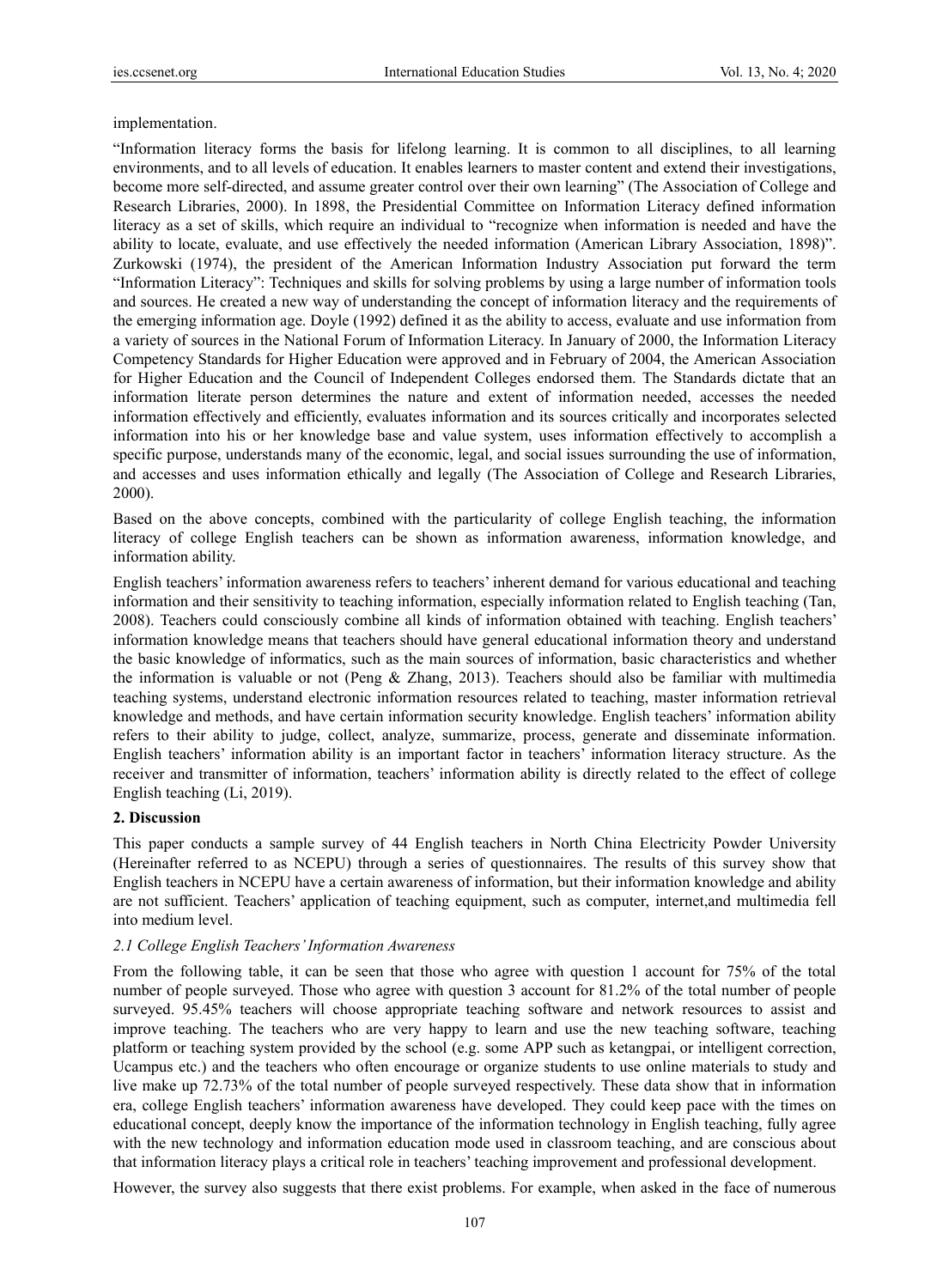and complicated mass information, whether you will feel at a loss and do not know how to choose the valuable information, the teachers whose answers are "yes" make up 68.18% which means the teachers lack sensitivity to teaching information.

Based on the above analysis, college English teachers have acquired certain information awareness, but they still need developing.

| Table 1. Survey on information awareness of college English teachers |  |  |  |  |  |
|----------------------------------------------------------------------|--|--|--|--|--|
|----------------------------------------------------------------------|--|--|--|--|--|

| Questions                                                                                                                      | Choice (%)                    |
|--------------------------------------------------------------------------------------------------------------------------------|-------------------------------|
|                                                                                                                                | A. definitely disagree (0)    |
| 1. Information literacy is the core of lifelong learning. It enables people to                                                 | B. partly agree (15.91)       |
| effectively acquire, evaluate, apply and create information, thus realizing their                                              | C. definitely agree (79.55)   |
| personal, social, professional or educational goals.                                                                           | D. don't know (4.55)          |
|                                                                                                                                | A. definitely disagree (2.27) |
| 2. To obtain more effective and valuable information conveniently, it is a basic                                               | B. partly agree (20.45)       |
| requirement to understand the principles of information technology (such as<br>computer principles, network principles, etc.). | C. definitely agree (75)      |
|                                                                                                                                | D. don't know (2.27)          |
|                                                                                                                                | A. definitely disagree (0)    |
| 3. In today's society, information is within reach, which provides excellent                                                   | B. partly agree (13.64)       |
| opportunities for teachers' teaching improvement and professional development.                                                 | C. definitely agree (81.82)   |
|                                                                                                                                | D. don't know (4.55)          |
| 4. In the information society, a large number of information and information                                                   | A. definitely disagree (0)    |
| technologies provide a better teaching environment and technical support for                                                   | B. partly agree (15.91)       |
| English teaching.                                                                                                              | C. definitely agree (81.82)   |
|                                                                                                                                | D. don't know $(2.27)$        |
| 5. Information-based teaching is impacting and affecting the traditional teaching                                              | A. definitely disagree (2.27) |
| theory, teaching mode and learning mode, bringing new requirements and                                                         | B. partly agree (20.45)       |
| challenges.                                                                                                                    | C. definitely agree (75)      |
|                                                                                                                                | D. don't know (2.27)          |
|                                                                                                                                | A. definitely disagree (0)    |
| 6. In the information society, information literacy is the basic literacy of                                                   | B. partly agree (13.64)       |
| teachers.                                                                                                                      | C. definitely agree (86.36)   |
|                                                                                                                                | D. don't know (0)             |
|                                                                                                                                | A. definitely disagree (0)    |
| 7. Teachers have good information literacy, which is the need to cultivate                                                     | B. partly agree (4.55)        |
| high-quality, compound and innovative talents.                                                                                 | C. definitely agree (95.45)   |
|                                                                                                                                | D. don't know (0)             |
| 8. In teaching, English teachers must make full use of information technology to                                               | A. definitely disagree (0)    |
| obtain effective information, which can not only better serve their own teaching,                                              | B. partly agree (6.82)        |
| but also help teachers' professional development.                                                                              | C. definitely agree (93.18)   |
|                                                                                                                                | D. don't know $(0)$           |
|                                                                                                                                | A. definitely disagree (0)    |
| 9. Teachers should choose appropriate teaching software and network resources                                                  | B. partly agree (4.55)        |
| to assist and improve teaching.                                                                                                | C. definitely agree (95.45)   |
|                                                                                                                                | D. don't know $(0)$           |
|                                                                                                                                | A. definitely disagree (4.55) |
| 10. In the face of numerous and complicated mass information, I sometimes feel                                                 | B. partly agree (27.27)       |
| at a loss and do not know how to choose the valuable information I want.                                                       | C. definitely agree (68.18)   |
|                                                                                                                                | D. don't know $(0)$           |
| 11. I am very happy to learn and use the new teaching software, teaching                                                       | A. definitely disagree (2.27) |
| platform or teaching system provided by the school (e.g. ketangpai, or intelligent                                             | B. partly agree (25)          |
| correction, Ucampus etc.).                                                                                                     | C. definitely agree (72.73)   |
|                                                                                                                                | D. don't know $(0)$           |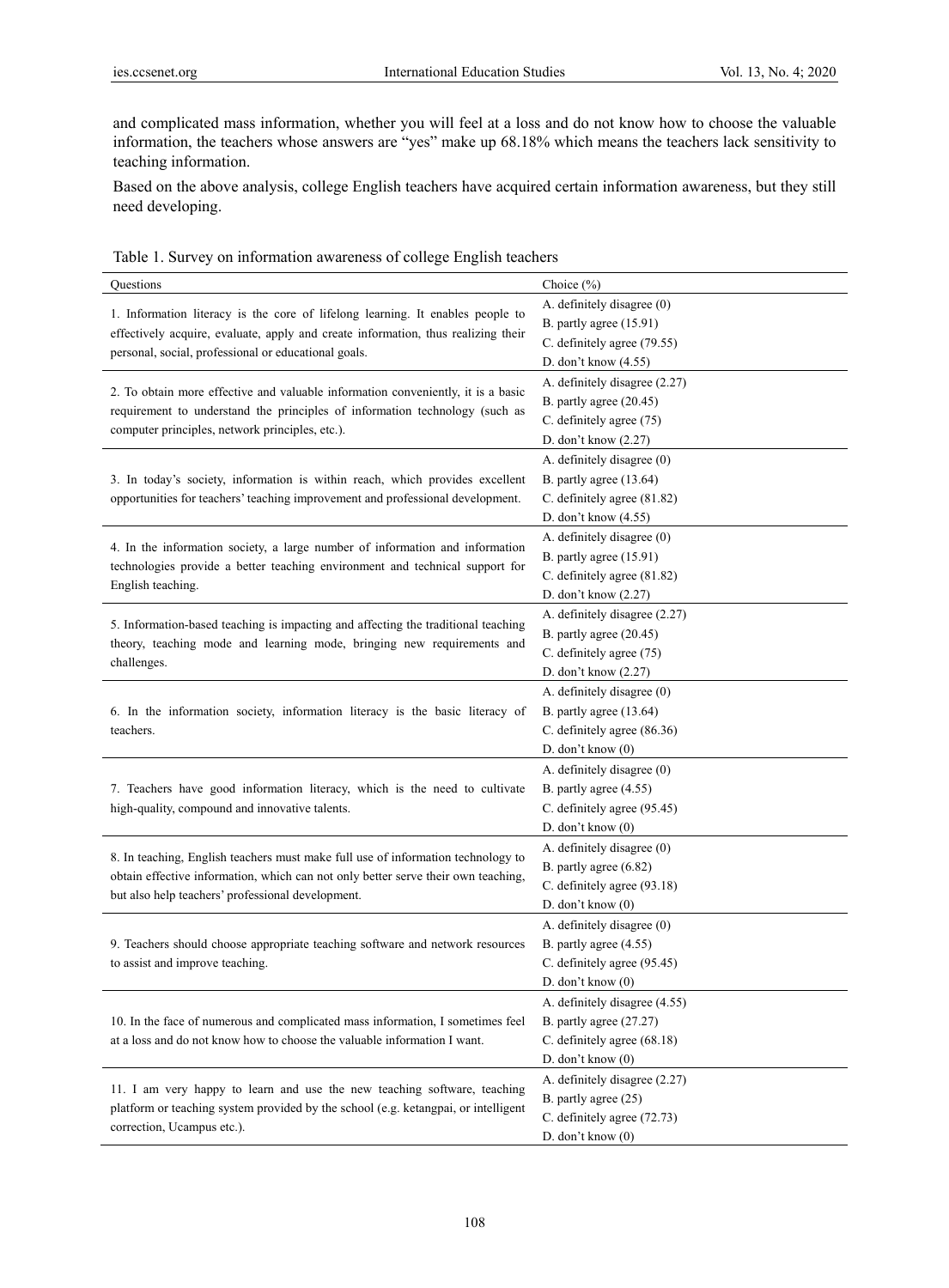|                                                                                                         | A. definitely disagree (4.55) |
|---------------------------------------------------------------------------------------------------------|-------------------------------|
| 12. I often encourage or organize students to use online materials to study and B. partly agree (20.45) |                               |
| live.                                                                                                   | C. definitely agree (72.73)   |
|                                                                                                         | D. don't know $(2.27)$        |

## *2.2 College English Teachers' Information Knowledge*

This survey focuses on teachers' knowledge of information sources and information tools. Teachers should be familiar with multimedia teaching systems, understand electronic information resources related to teaching, master information retrieval knowledge and methods, and have certain information security knowledge. However, from Table 2, it can be seen that the information knowledge of college English teachers is completely insufficient. Teacher's knowledge of information is limited to some superficial knowledge. Besides the application of some teaching platform and daily electronic equipment, teachers lack knowledge of information sources and information tools. 68.18% teachers are not proficient in using computer word processing (office software), spreadsheet (excel), presentation (PPT) and other software. 34.09% teachers have little knowledge about web design and production, and network maintaining, and 54.55 teachers even have no knowledge about that at all. Therefore, teachers' information knowledge needs strengthening.

| Questions                                                                      | Choice $(\% )$                 |  |
|--------------------------------------------------------------------------------|--------------------------------|--|
|                                                                                | A. definitely disagree (2.27)  |  |
| 1. I am proficient in using computer word processing (office software),        | B. partly agree (68.18)        |  |
| spreadsheet (excel), presentation (PPT) and other software.                    | C. definitely agree (27.27)    |  |
|                                                                                | D. don't know (2.27)           |  |
|                                                                                | A. definitely disagree (54.55) |  |
| 2. I am familiar with web design and production, and know how to maintain      | B. partly agree (34.09)        |  |
| the network.                                                                   | $C.$ definitely agree $(0)$    |  |
|                                                                                | D. don't know (11.36)          |  |
|                                                                                | A. definitely disagree (20.45) |  |
| 3. I will pay attention to computer network viruses and set up firewalls to    | B. partly agree (38.64)        |  |
| protect my computer and network security.                                      | C. definitely agree (31.82)    |  |
|                                                                                | D. don't know (9.09)           |  |
|                                                                                | A. definitely disagree (40.91) |  |
| 4. I know how to protect important information in computers, such as           | B. partly agree (36.36)        |  |
| encryption, watermarking, hiding, etc.                                         | C. definitely agree (6.82)     |  |
|                                                                                | D. don't know (15.91)          |  |
|                                                                                | A. definitely disagree (38.64) |  |
| 5. I have some knowledge of computer hardware and know how to maintain         | B. partly agree $(36.36)$      |  |
| the system.                                                                    | C. definitely agree $(11.36)$  |  |
|                                                                                | D. don't know (13.64)          |  |
| 6. I can use the school's teaching platform (e.g. class hall school, etc.) to  | A. definitely disagree (2.27)  |  |
| release information to students, assign homework, set up a test bank, organize | B. partly agree (34.09)        |  |
| tests and evaluations, etc.                                                    | C. definitely agree (56.82)    |  |
|                                                                                | D. don't know $(6.82)$         |  |
|                                                                                | A. definitely disagree (4.55)  |  |
| 7. I am familiar with the operation of some daily electronic equipment, such   | B. partly agree (27.27)        |  |
| as cameras, cameras, televisions and computers.                                | C. definitely agree (68.18)    |  |
|                                                                                | D. don't know $(0)$            |  |

Table 2. Survey on information knowledge of college English teachers

## *2.3 College English Teachers' Informationability*

Table 3 shows that college English teachers can basically master some information technology tools, such as ppt and the teaching platform provided by the school. They could combine the technology with multimedia teaching equipment and apply it to assisting daily work. However, teachers are still quite weak in the development of online courses, web page production and massive open online course production, and there are also great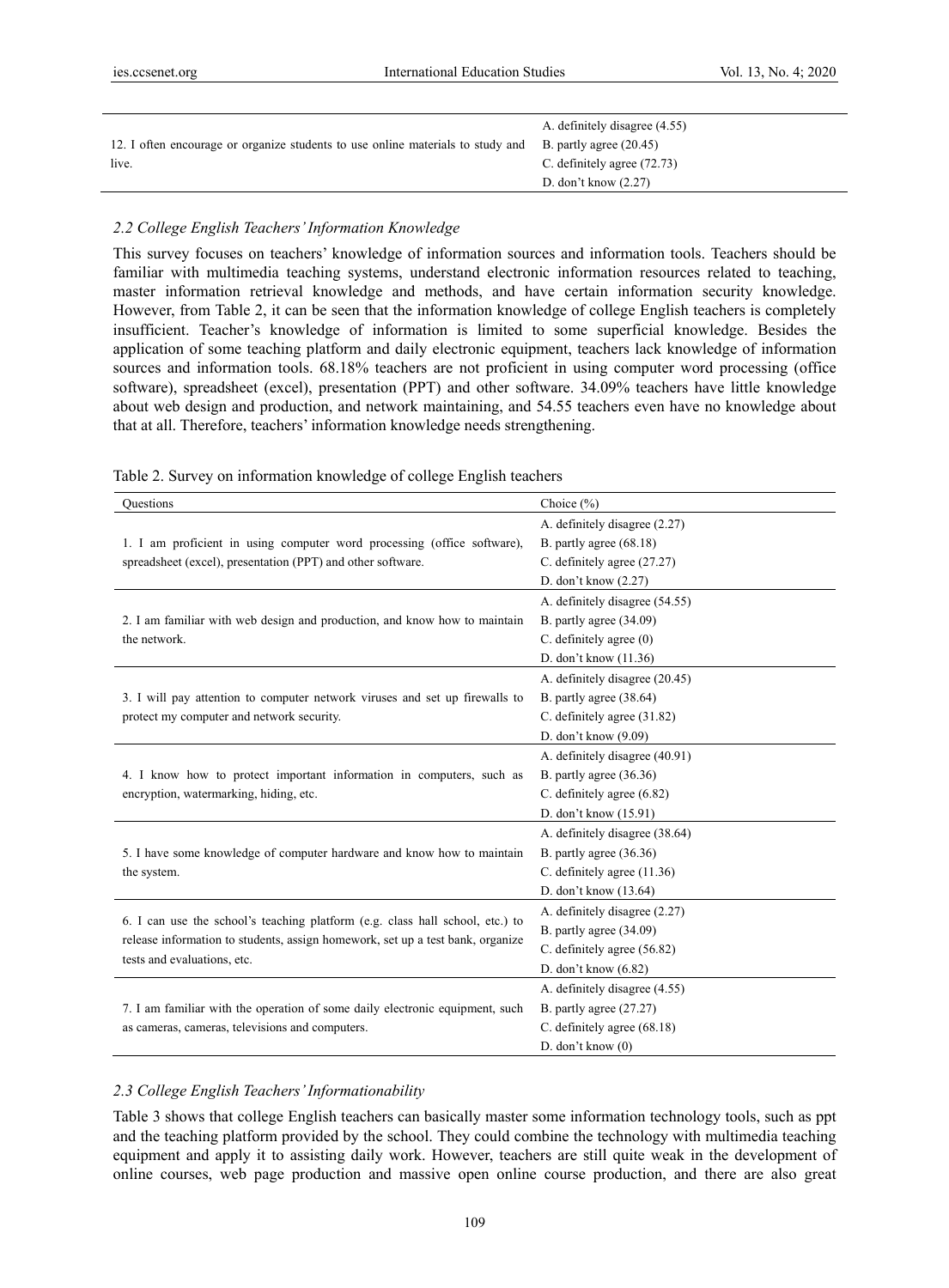deficiencies in information retrieval technology, information development and sharing.

|  |  | Table 3. Survey on information ability of college English teachers |  |
|--|--|--------------------------------------------------------------------|--|
|  |  |                                                                    |  |

| Questions                                                                                                                                                                                                                       | Choice (%)                                                                                                       |
|---------------------------------------------------------------------------------------------------------------------------------------------------------------------------------------------------------------------------------|------------------------------------------------------------------------------------------------------------------|
| 1. When doing scientific research, I can skillfully use some professional<br>databases (e.g. Wanfang, VIP, Du Xiu, ERIC, science direction, etc.) to search<br>for needed information for scientific research activities.       | A. definitely disagree (13.64)<br>B. partly agree (56.82)<br>C. definitely agree (20.45)<br>D. don't know (9.09) |
| 2. I can skillfully use information retrieval technology (e.g. advanced search) to<br>find suitable information.                                                                                                                | A. definitely disagree (13.64)<br>B. partly agree (52.27)<br>C. definitely agree (27.27)<br>D. don't know (6.82) |
| 3. I can skillfully use search tools (e.g. web browser, search engine, online<br>library catalog, etc.) to find the information I need.                                                                                         | A. definitely disagree (9.09)<br>B. partly agree (34.09)<br>C. definitely agree (50)<br>D. don't know (6.82)     |
| 4. I will sort out the acquired information according to a certain classification so<br>as to organize my information base in an orderly way.                                                                                   | A. definitely disagree (20.45)<br>B. partly agree (45.45)<br>C. definitely agree (25)<br>D. don't know (9.09)    |
| 5. I can use some software (such as Photoshop, Adobe Premiere, etc.) to process<br>images, audio and video.                                                                                                                     | A. definitely disagree (29.55)<br>B. partly agree (54.55)<br>C. definitely agree (11.36)<br>D. don't know (4.55) |
| 6. I will publish the useful information I found on the internet, such as Baidu<br>library and bean net, to share with others.                                                                                                  | A. definitely disagree (40.91)<br>B. partly agree (36.36)<br>C. definitely agree (13.64)<br>D. don't know (9.09) |
| 7. I will use network platforms (such as QQ, MSN, WeChat, Feixin, Blog, etc.)<br>to chat, exchange and share information with friends, peers and some<br>like-minded people.                                                    | A. definitely disagree (6.82)<br>B. partly agree (15.91)<br>C. definitely agree (72.73)<br>D. don't know (4.55)  |
| 8. I often use multimedia and network to carry out teaching practice and<br>scientific research activities (e.g. lesson preparation, teaching, homework,<br>communication between teachers and students, etc.)                  | A. definitely disagree (2.27)<br>B. partly agree (20.45)<br>C. definitely agree (75)<br>D. don't know (2.27)     |
| 9. Although I can't often help students solve problems face to face due to<br>practical and space inconvenience, I often use the Internet, telephone and other<br>communication with students to solve their learning problems. | A. definitely disagree (2.27)<br>B. partly agree (18.18)<br>C. definitely agree (77.27)<br>D. don't know (2.27)  |

Table 4 demonstrates that most of college English teachers regard insufficient personal information technology capabilities (86.36%) and lack of relevant training(84.09%)as an obstacle for them to integrate information technology into teaching. 52.27% teachers have not attended information technology training before joining the job, and 61.36% teachers seldom attend information technology training after being a college English teacher.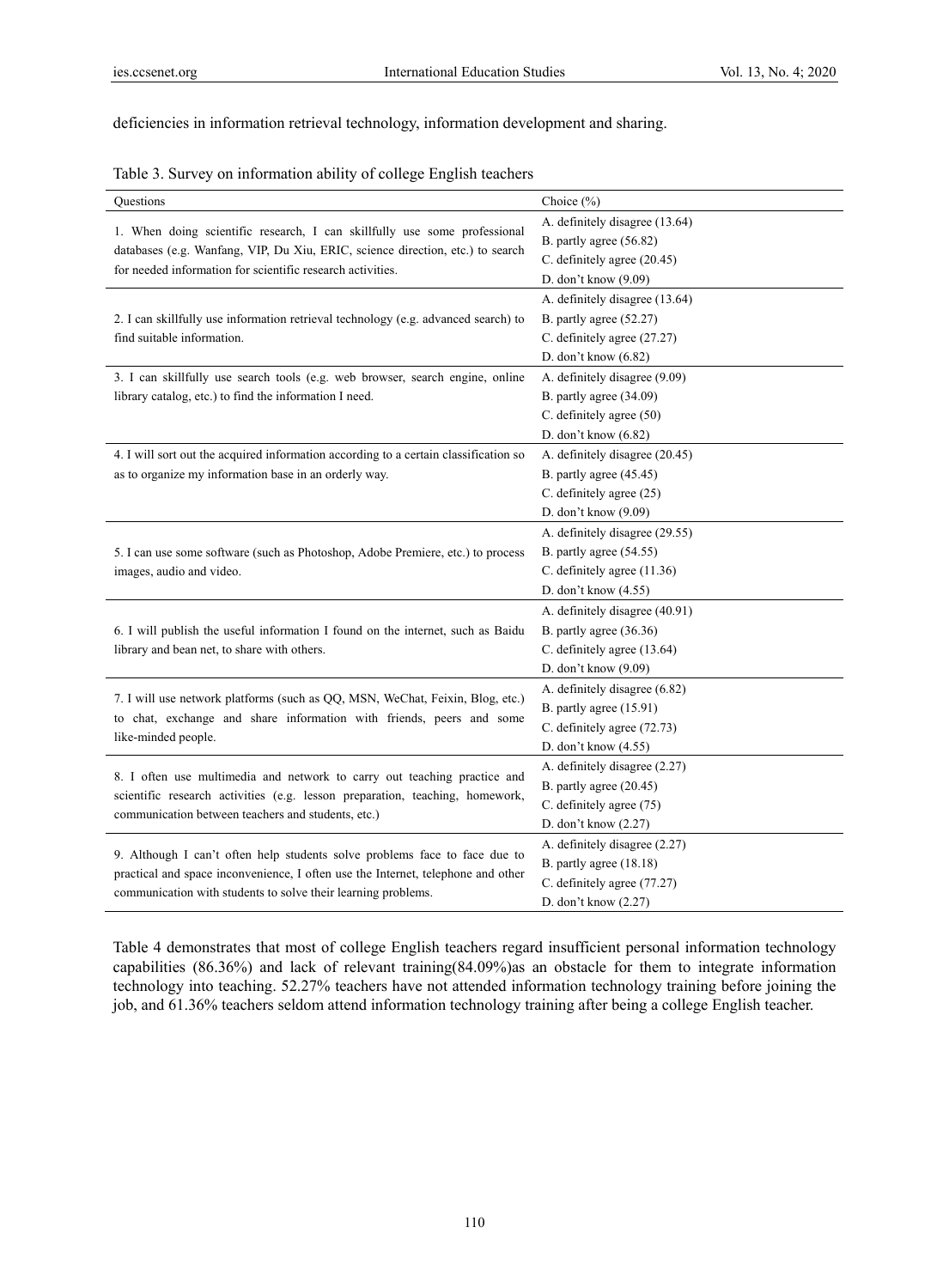| Ouestions                                                              | Choice $(\%)$                                                |  |  |
|------------------------------------------------------------------------|--------------------------------------------------------------|--|--|
|                                                                        | A. Insufficient personal information technology capabilities |  |  |
|                                                                        | (86.36)                                                      |  |  |
|                                                                        | B. Heavy teaching task (75)                                  |  |  |
| 1. What is the difficulty in integrating information technology into   | C. Backward school computer, network, information platform   |  |  |
| teaching? (multiple choice)                                            | software and hardware (52.27)                                |  |  |
|                                                                        | D. Lack of relevant training (84.09)                         |  |  |
|                                                                        | E. other factors $(6.82)$                                    |  |  |
|                                                                        | A. often $(0)$                                               |  |  |
| 2. Have you attended information technology training before joining    | B. seldom (40.91)                                            |  |  |
| the job?                                                               | C. unclear $(6.82)$                                          |  |  |
|                                                                        | D. no (52.27)                                                |  |  |
|                                                                        | A. often (6.82)                                              |  |  |
| 3. Have you attended information technology training after joining     | B. seldom (61.36)                                            |  |  |
| the job?                                                               | C. unclear $(2.27)$                                          |  |  |
|                                                                        | D. no $(29.55)$                                              |  |  |
| 4. Has your school organized relevant information technology           | A. often (6.82)                                              |  |  |
| training (e.g. on network security, how to use teachers' teaching      | B. seldom (68.18)                                            |  |  |
| platform, etc.) or provided corresponding help?                        | C. unclear (20.45)                                           |  |  |
|                                                                        | D. no $(4.55)$                                               |  |  |
|                                                                        | A. very necessary (31.82)                                    |  |  |
| 5.Do you think the school should give teachers information             | B. necessary $(59.09)$                                       |  |  |
| technology training frequently                                         | C. don't care (4.55)                                         |  |  |
|                                                                        | D. unnecessary $(4.55)$                                      |  |  |
|                                                                        | A. Use of Office Software (65.91)                            |  |  |
| 6. If you think it is necessary for the school to strengthen teachers' | B. information retrieval (86.36)                             |  |  |
| information technology training, what kind of training do you want?    | C. MOOC production (79.55)                                   |  |  |
| (multiple choice)                                                      | D. network security (63.64)                                  |  |  |
|                                                                        | E. others $(6.82)$                                           |  |  |

#### Table 4. Survey on the training of college English teachers

#### **3. Conclusion**

The survey shows that college English teachers have great deficiencies in information knowledge, especially in information ability. While information technology ability is the core accomplishment of high-quality teachers in the new era and an important part of college English teachers' professional development. Information literacy of college English teachers needs to be improved urgently. Based on above analysis, this paper puts forward the following strategies to improve teachers' information literacy:

## *3.1 Enhancing College English Teachers' Self-Development Consciousness*

College English teachers should take the initiative to learn information technology and face the foreign language teaching reform in the information age with an open, inclusive and positive attitude. To better to apply information education to college English teaching, the first thing to do is develop college English teachers' self-development consciousness. Only by doing so can teachers initiatively learn and reflect when facing the changes and challenges of the external environment. Schools should also give certain policies and material support in the application of information-based teaching to create a good working environment for teachers, so that teachers can actively participate in the reform of information-based teaching.

## *3.2 Making Use of Group Dynamics*

The strength of the group is greater than that of the individual, and the group and the individual interact and depend on each other. It is an effective method to drive the individual to change through the strength of the group. The mutual communication and cooperation in information between teachers, teachers and technicians, teachers and students will provide the greatest group motivation and guarantee for the promotion of teachers' information literacy. As far as students are concerned, students have strong practical ability and are relatively easy to accept new things. Teachers can let students participate in the discussion on how to integrate information technology into the classroom, and can also let them join the development and utilization of some courseware